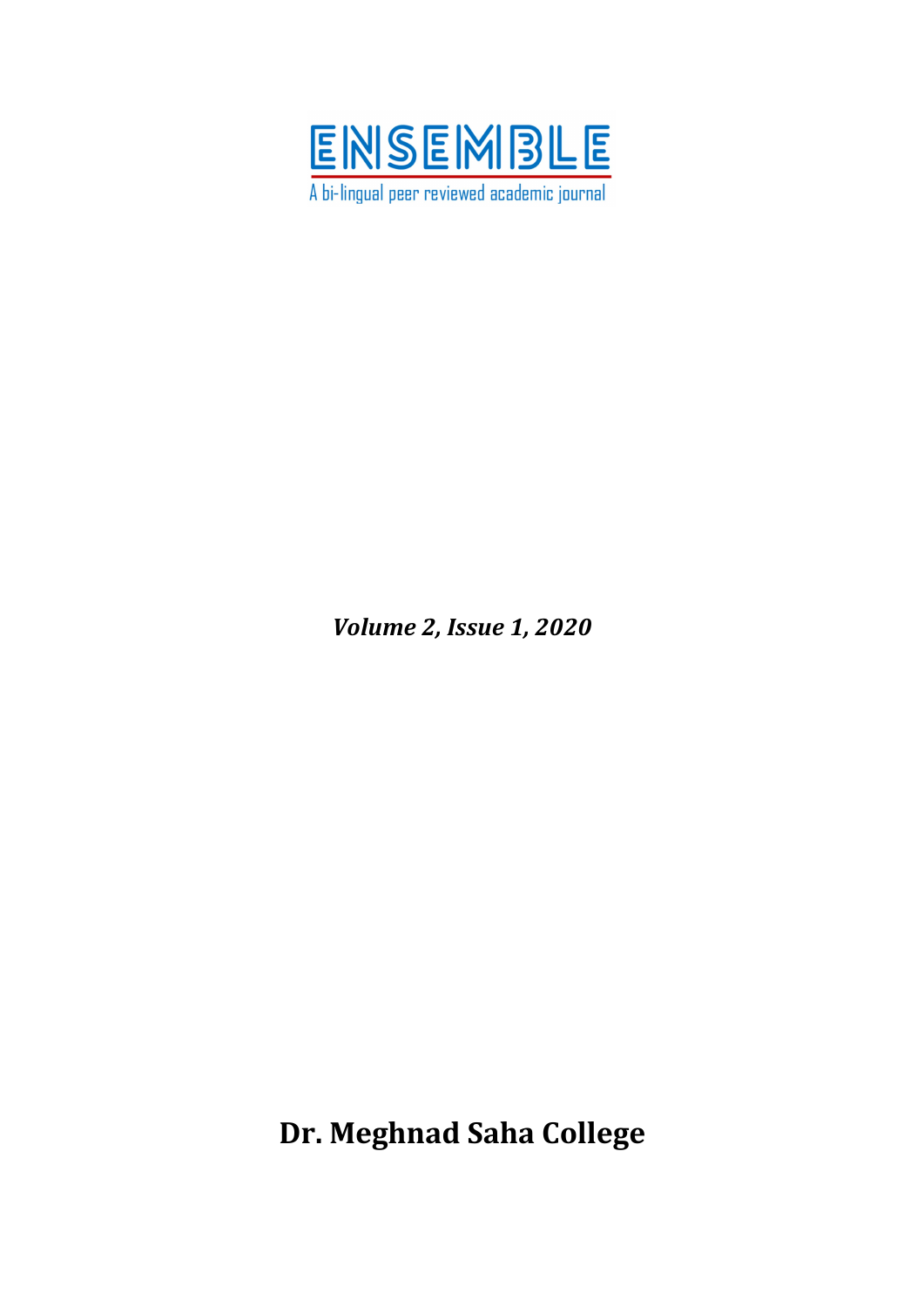# ENSEMBLE: A BI-LINGUAL PEER REVIEWED ACADEMIC JOURNAL

eISSN 2582-0427

is the official journal of Dr. Meghnad Saha College, published bi-annually by the Managing Editor of the volume concerend as per the authorization conferred to him / her by the Governing Body of the College

Published in India

by

The Managing & Publishing Editor

#### ENSEMBLE: A BI-LINGUAL PEER REVIEWED ACADEMIC JOURNAL

Volume 2, Issue 1, 2020

#### In favour of

#### Dr.MeghnadSaha College

P.O. Tilna, Itahar (Ranipur), Uttar Dinajpur District West Bengal, INDIA, PIN – 733128 Telephone: 03523-277707 / +91 9733 20 65 41 College Website: http://www.drmscollege.ac.in/ Journal Website: http://www.ensembledrms.in/ Journal DOI: https://doi.org/10.37948/ensemble/ UGC CARE Enlisted E-mail: ensemble.drmscollege@gmail.com

Contents available online



© Dr. Meghnad Saha College 2020

All rights reserved. No part of this publication may be reproduced or transmitted in any form or by any means, electronic or mechanical, including photocopying, recording or by any information storage and retrieval system, without permission in black & white from the Managing Editor, Dr. Meghnad Saha College. Enquiries concerning reproduction outside the scope of the above should be sent to the publisher.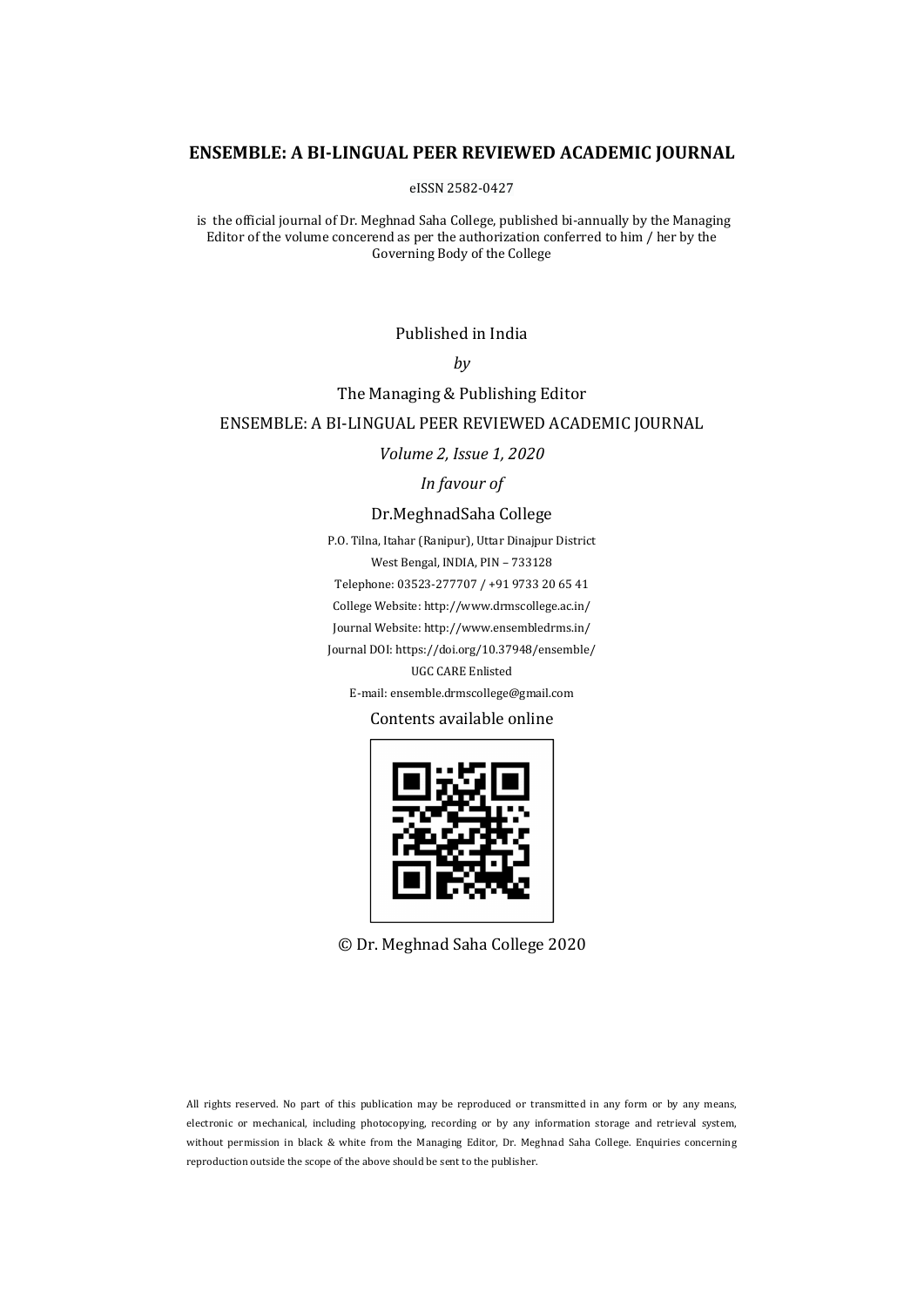## ENSEMBLE: A BI-LINGUAL PEER REVIEWED ACADEMIC JOURNAL

### Volume 2, Issue 1, 2020

#### BOARD OF EDITORIAL ADVISORS

- PROF. TAPODHIR BHATTACHARYA, Former Vice Chancellor, Assam University
- PROF. GOPAL CHANDRA MISHRA, Former Vice Chancellor, University of Gour Banga
- PROF. ANIL BHUIMALI, Vice Chancellor, Raiganj University
- PROF. BIKASH ROY, Dean of Arts, Commerce & Law, University of Gour Banga
- PROF. (Former) R. B. SINGH, University Of Delhi
- PROF. (Former) RAJAT SHUBHRA MUKHOPADHYA, North Bengal University
- PROF. (Former) ANANDA GOPAL GHOSH, North Bengal University
- PROF. (Former) HIMADRI LAHIRI, Burdwan University
- PROF. D. K. PAL, PNG Unitech
- PROF. MALAY MUKHOPADHYAY, Visva Bharati University
- PROF. MESBAH KAMAL, Dhaka University, Bangladesh
- · PROF. AMITRASUDAN BHATTACHARYA, Visva Bharati University
- PROF. GIASUDDIN SIDDIQUIE, Burdwan University
- PROF. SOUMENDU CHATTERJEE, Presidency University
- PROF. ANKUSH BHATTA, North Bengal University
- · PROF. CHAKRADHAR BEHERA, Pondicherry University
- PROF. SAMIRAN MANDAL, Visva Bharati University
- PROF. CHANCHAL CHOUDHURY, University of GourBanga
- · PROF. KALI SANKAR TIWARI, Raiganj University
- PROF. SWAPAN SAHA, North Bengal University
- PROF. ANSHUMAN KHANNA, Banaras Hindu University

#### PATRON IN CHIEF

PROF. SUBRATA SAHA, Administrator, Dr. Meghnad Saha College

#### MANAGING EDITORS

DR. MUKUNDA MISHRA, Vice Principal, Dr. Meghnad Saha College

#### BOARD OF EDITORS

#### Editor-in-Chief

DR. IRIEN SABNAM, Associate Professor, Dept. of Bengali, Dr. Meghnad Saha College

#### Editors

ANANYA ROY CHOUDHURY, Assistant Professor, Dept. of History, Dr. Meghnad Saha College

BIBHASH MONDAL, Assistant Professor, Dept. of Mathematics, Dr. Meghnad Saha College

ANJAN SOME, Assistant Professor, Dept. of English, Dr. Meghnad Saha College

#### JOINT MANAGING EDITORS

MD YUSUF AZIM, Librarian, Dr. Meghnad Saha College